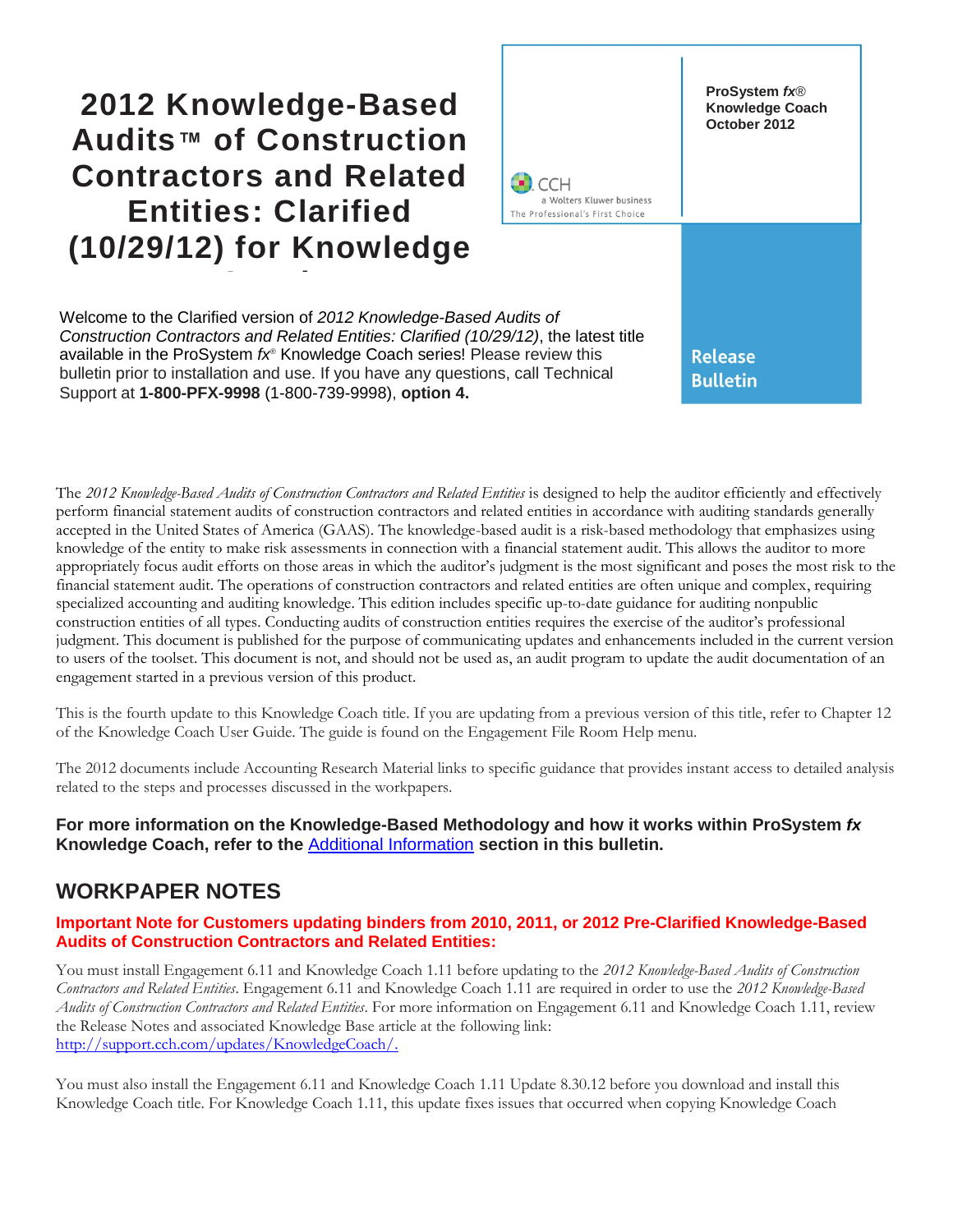workpapers from a binder located in one bin into a binder located in another bin. It also fixes an issue where certain binders created in an Engagement version prior to 6.8 will not retain all selected answers when updating to the new clarified title versions. Engagement 6.11 and Knowledge Coach 1.11 Update October Update is available at : <http://support.cch.com/updates/Engagement>

#### **General Roll Forward Note**

You must be the current editor of all Knowledge Coach workpapers to update to the latest content during roll forward, and you must be the current editor upon opening the updated workpaper for the first time to ensure you see the updated workpaper. The 2012 edition of *Knowledge-Based Audits of Construction Contractors and Related Entities* has been updated to help auditors conduct audit engagements in accordance with the new clarified and redrafted auditing standards resulting from the ASB's Clarity Project and pending auditing standards and guidance, including the requirements of SASs 122, 123, 124, 125, and 126. Many new tips and examples have been incorporated. The 2012 tools include links to specific guidance that provides instant access to detailed analysis related to the steps and processes discussed in the workpapers. Also included is a revised financial statement disclosures checklist that provides a centralized resource of the current required and recommended GAAP disclosures and key presentation items, using the style referencing under the FASB Accounting Standards Codification™.

The 2012 edition of *Knowledge-Based Audits of Construction Contractors and Related Entities* has been updated to take into account the new audit guidance from AICPA's new *Audit Guide for Construction Contractors* s and new or pending auditing standards through SAS-126 (AU-C 570), *The Auditor's Consideration of an Entity's Ability to Continue as a Going Concern (Redrafted).*

#### **Specific Program Enhancements**

For more information on specific program enhancements, review the 2012 Construction Contractors and Related Entities Overview for Knowledge Coach users available in the binder through the RES-KCO workpaper or at the following link: [http://support.cch.com/productsupport/productSupport.aspx?path=%2fTopics%2fproduct\\_support%2fpfx\\_office%2fknowledge](http://support.cch.com/productsupport/productSupport.aspx?path=%2fTopics%2fproduct_support%2fpfx_office%2fknowledge_coach%23Guides) [\\_coach#Guides](http://support.cch.com/productsupport/productSupport.aspx?path=%2fTopics%2fproduct_support%2fpfx_office%2fknowledge_coach%23Guides)

In addition, forms and practice aids have been updated throughout to include new examples, tips and, where applicable, to take into account new literature, standards, and developments, reflected in the following current audit and accounting guidance:

- Statements on Auditing Standards (SASs):
	- o SAS-122, *Clarification and Recodification*;
	- o SAS-123, *Omnibus Statement on Auditing Standards 2011*;
	- o SAS-124, *Financial Statements Prepared in Accordance with a Financial Reporting Framework Generally Accepted in Another Country*;
	- o SAS-125, *Alert that Restricts the Use of the Auditor's Written Communication*; and
	- o SAS-126, *The Auditor's Consideration of an Entity's Ability to Continue as a Going Concern (Redrafted)*.
- AICPA Statement on Quality Control Standards No. 8, *A Firm's System of Quality Control (Redrafted)*.
- FASB Accounting Standards Codification (through June 30, 2012), up to and including Accounting Standards Update (ASU) No. 2012-02, *Intangibles* – *Goodwill and Other* (Topic 350).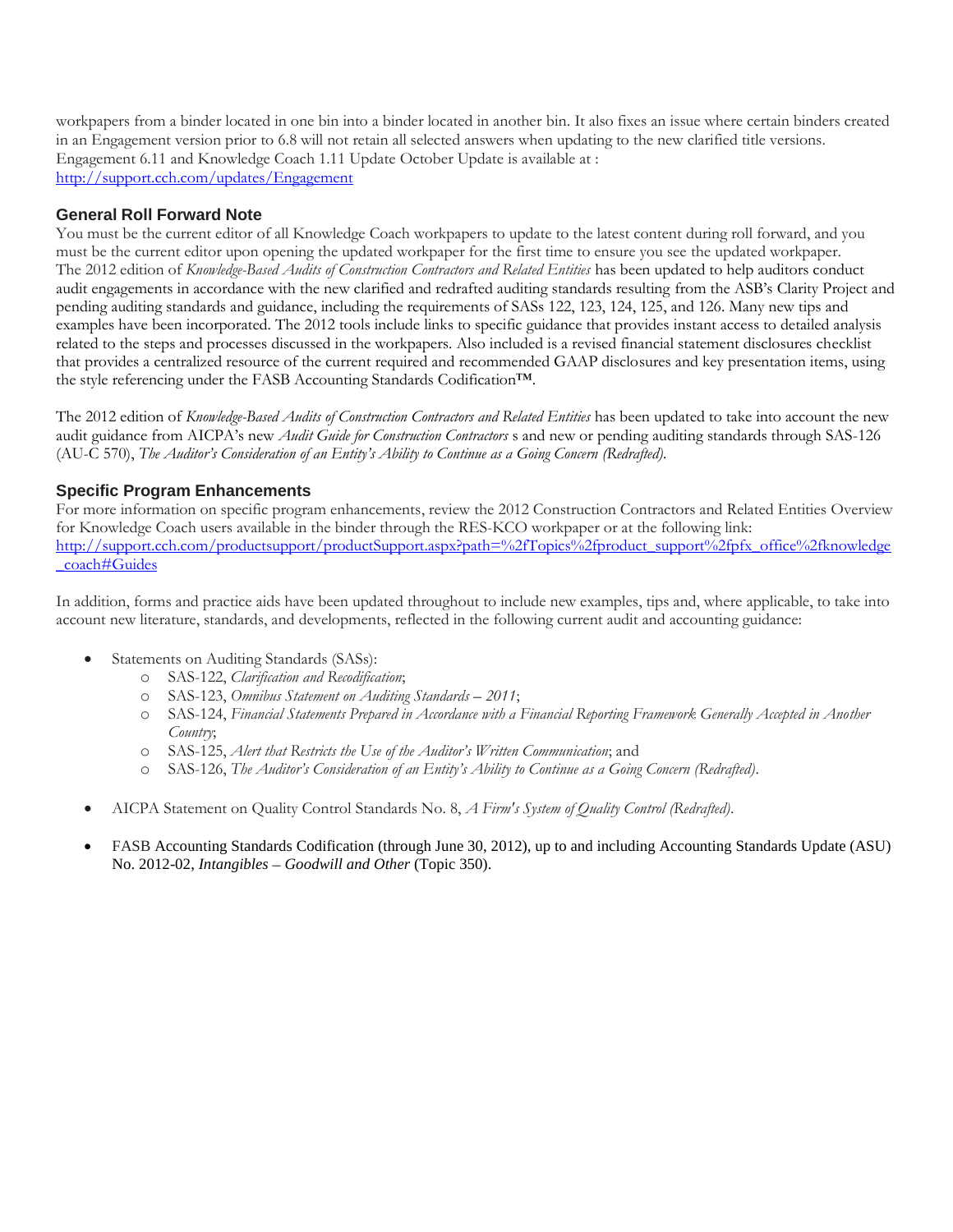# <span id="page-2-0"></span>**Additional Information on the KBA Methodology and Knowledge Coach**

## **KBA Methodology**

**Knowledge-Based™ Methodology** allows the results of one set of procedures to become the input for the next. The key components of the KBA methodology include:

- An **Overview** that guides auditors through the methodology.
- Customizable **Audit Programs** that take auditors through related steps and procedures.
- **Practice Aids** to help auditors complete steps or processes outlined in the Knowledge-Based Audit documents and Audit Programs.
- **Auditor's Reports** that provide a variety of sample auditor's opinions on audited financial statements.
- **Correspondence** documents that provide sample letters to be used to comply with GAAS requirements and in many other common situations.
- **Knowledge-Based Audit** documents, integral to the risk assessment and overall audit processes, which contain steps and procedures required by GAAS.

**The AICPA's Auditing Standards Board's (ASB) Risk Assessment Standards -** The practice aids and tools in the **2012 Knowledge-Based Audits of Construction Contractors and Related Entities** are designed around the AICPA's risk assessment standards to assist auditors of construction contractors and related entities by:

- Facilitating compliance with GAAS
- Encouraging more effective audits through tailored audit programs and comprehensive practice aids
- Helping auditors to focus on and respond to identified audit risks
- Enhancing audit documentation

## **ProSystem** *fx* **Knowledge Coach**

**ProSystem fx Knowledge Coach** functionality allows auditors to use the Knowledge-Based Audit methodology more efficiently by eliminating the need for duplicate entry of the same information, tailoring audit documentation to each particular engagement, and documenting the link between risks identified and procedures performed. **AUD-100 Tailoring Question Workpaper** is a document in Knowledge Coach that presents engagement-level questions designed to aid in tailoring the engagement documentation to fit each client. Completing the questions helps the auditor avoid duplication and unnecessary workpapers.

Before you begin your audit, please review the guidance in **AUD-101 Overall Audit Program**. This workpaper is intended to be your road map through a Knowledge-Based Audit methodology. You should start your audit with **AUD-100 Tailoring Question Workpaper** and **AUD-101 Overall Audit Program**.

**Risks** can be captured via the Risk Summary task pane from any Knowledge Coach workpaper by the current editor of **KBA-502 Summary of Risk Assessments**. This allows the user to continuously assess risks during the engagement. Several workpapers prompt the consideration of the presence of risks, but the Risk Summary task pane must be used to document those risks. All documented risks flow to the Risk Summary. To ensure risks show in findings tables, make sure to check the "workpaper identified in" field of the Risk Summary task pane.

**Information Flow** helps cut down on the time spent duplicating information across forms. In addition, the flow of consistent information ensures that information and updates to information are not missed between workpapers. Drill-down functionality helps the user navigate quickly to the source of the information, aiding in the review of the audit file.

**Diagnostics** help you keep track of unresolved issues like unanswered questions, incomplete risks, program steps not linked to risks or relevant assertions, missing workpaper, and more. Diagnostics now show when a form table has not been answered (i.e. tables in **KBA-101 Overall Audit Strategy** that are added by the tailoring questions in **AUD-100 Tailoring Question Workpaper**).

**Links to Accounting Research Manager (ARM) -** If you subscribe to an ARM library that includes audit content, you can link directly to source material from Resources within Knowledge Coach documents. These links have been updated to reference the accounting standards under the FASB Accounting Standards Codifications and the auditing standards issued by the AICPA. Also, if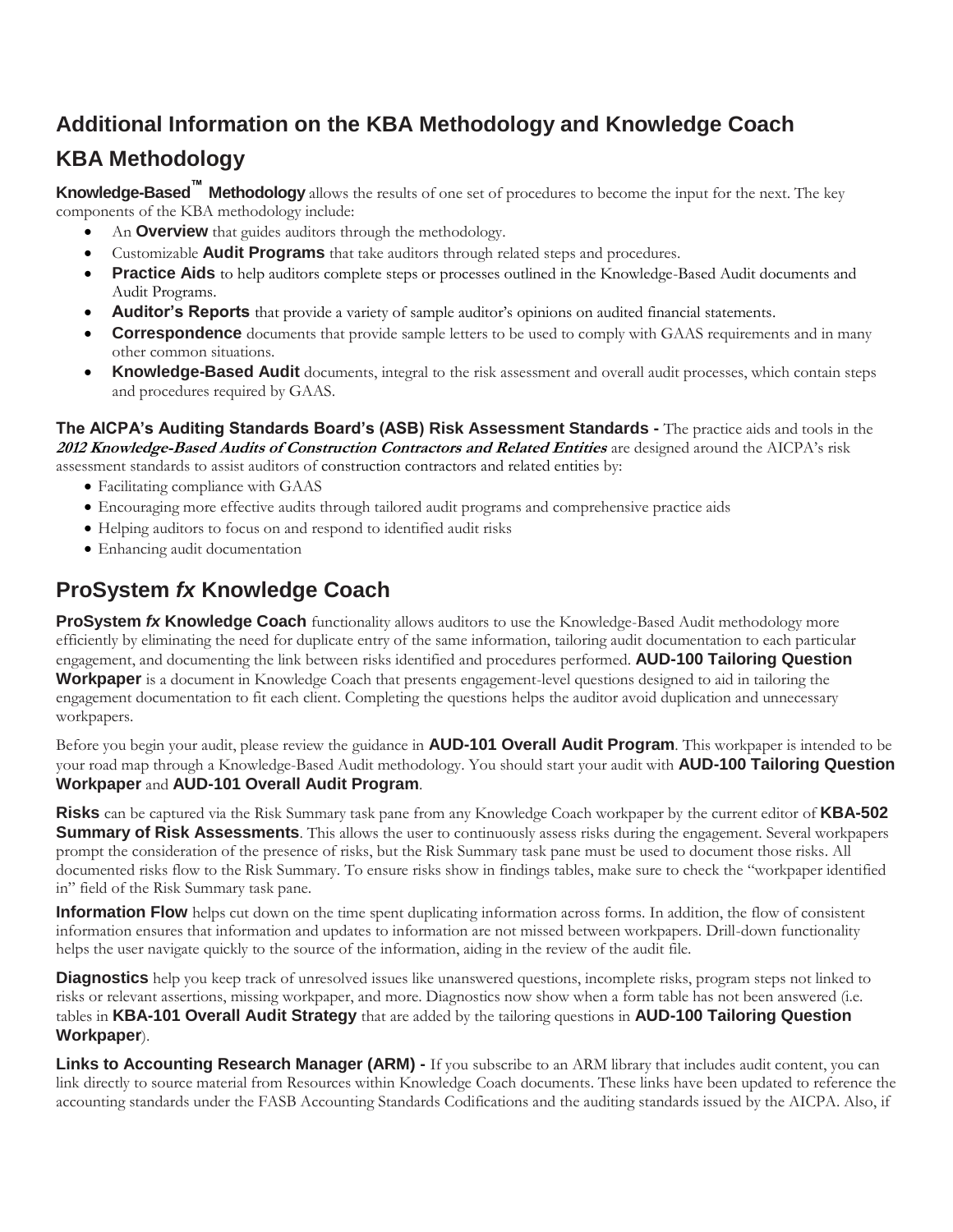you subscribe to the *Knowledge-Based Audits of Construction Contractors and Related Entities* Guide on ARM, you can take advantage of brand new links to the audit guide material from within the Knowledge Coach documents.

**Interpretive Guidance** is integrated into each Knowledge Coach template through the Tips view of each new task pane. Informational features include Practice Points, Examples, Optional Workpapers, and Resources to help auditors work more effectively and efficiently. We have also added the ability to navigate from Resources within a document or the tip pane directly to CCH's ARM industry audit guides by simply clicking on the ARM reference.

#### **Important Notes**

- Make sure to save changes to workpapers before closing the workpaper or the binder to ensure data is correctly updated.
- If your current editor Knowledge Coach MS Word workpapers become read-only or crash, do the following
	- o Keep the binder with the affected workpapers open.
	- o Contact Customer Service at 1-800-PFX-9998 (1-800-739-9998), option 4 to obtain a repair utility.
- Knowledge Coach cannot be used within the Shared File Room (SFR) feature of Engagement. However, Knowledge Coach workpapers can be shared across team members through check in, check out, workpaper assignment, syncing to the central file room and through peer-to-peer sync in the same way that other Engagement workpapers are shared.

#### **System Requirements**

- This title MUST be used with ProSystem *fx* Engagement version 6.11 or higher. If you are upgrading from ProSystem *fx*  Engagement 6.0, 6.1, 6.1.2, 6.5, or 6.8, contact Technical Support at 1-800-PFX-9998 (1-800-739-9998), option 4 for detailed instructions.
- Additional requirements include Microsoft Office 2007, Microsoft Office 2003 Primary Interop Assemblies (PIA) and Visual Studios 2005 Tools for Office Second Edition Runtime (VSTOR)
- A minimum of 4GB of RAM is required for optimal performance when opening and navigating through ProSystem *fx*  Knowledge Coach documents.

#### **Download Instructions**

Download the *2012 Knowledge-Based Audits of Construction Contractors and Related Entities* from the ProSystem *fx* Knowledge Coach Updates section of the ProSystem *fx* Engagement Support Web site at the following URL: **<http://support.cch.com/updates/KnowledgeCoach>**. Select the **Download file** link next to the *2012 Knowledge-Based Audits of Construction Contractors and Related Entities***.** On some occasions, the content package file (.KCP) has downloaded with the extension changed to .ZIP. If this occurs, change the extension of the downloaded file to KCP using all capital letters.

The following 2012 Knowledge-Based Audits of Construction Contractors and Related Entities: Clarified (10/29/12).KCP download is a proprietary file that must be installed from within Engagement. Save this KCP file to a location on your local drive, extract it, and follow the Installation Instructions included in this Release Bulletin.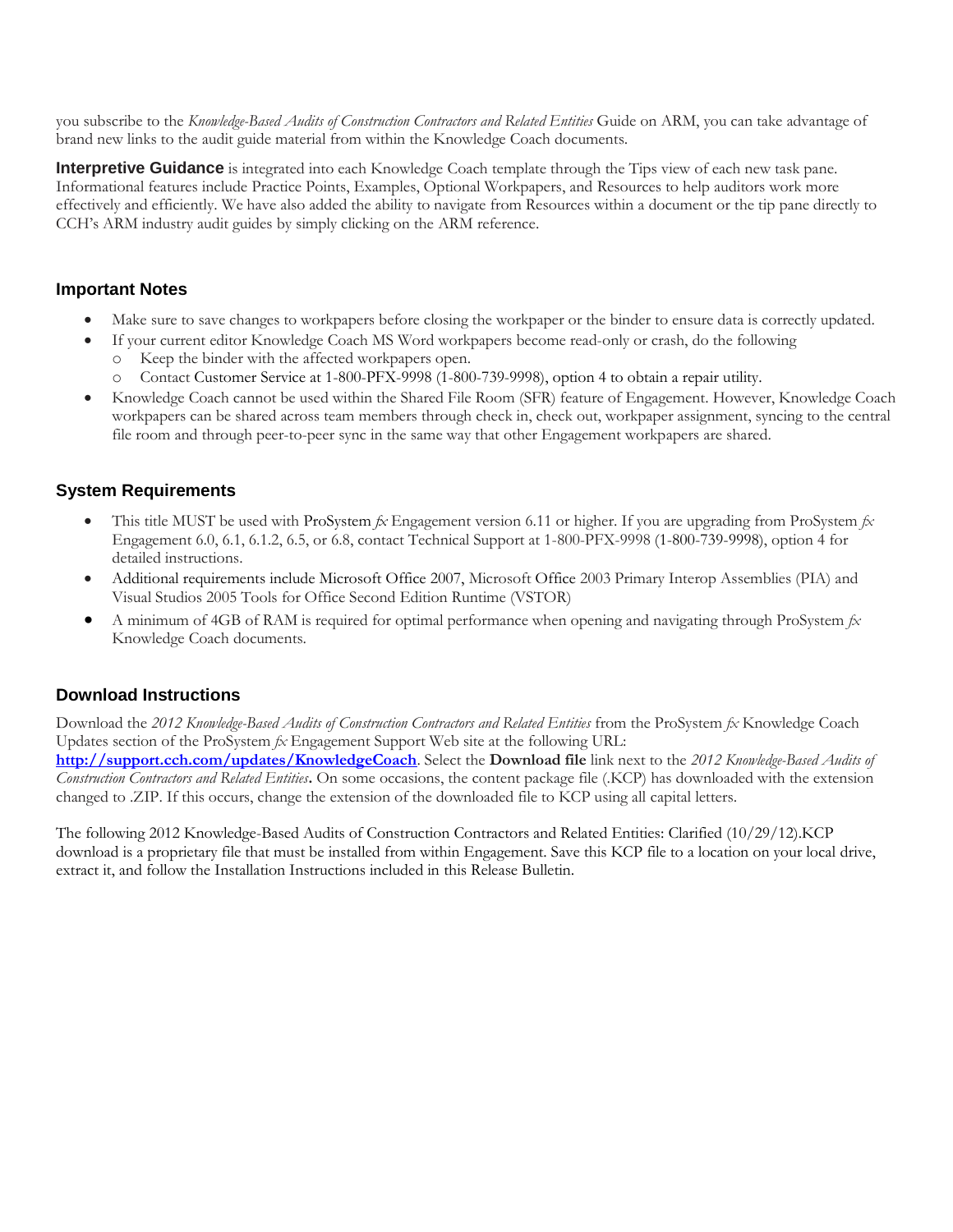#### **Installation Instructions**

Once you have downloaded your Knowledge Coach title, you will need to add it to the list of titles within ProSystem *fx*  Engagement. The only additional system requirement is approximately 75MB of disk space to store your Knowledge Coach program content files. Please refer to the ProSystem *fx* Engagement with Knowledge Coach Release Notes for any other system requirements.

After downloading the *2012 Knowledge-Based Audits of Construction Contractors and Related Entities* title, do the following:

- 1. Launch the ProSystem *fx* Engagement Workpaper Management application so that the Local File Room is displayed.
- 2. Select **Tools > Knowledge Coach Titles**. The Knowledge Coach Titles window will display.
- 3. Click **Add Title**.
- 4. Browse to and select the title package file (\*.KCP) that you previously downloaded and extracted from the ProSystem *fx* Knowledge Coach Support Web site.
- 5. Click **Open**.

The system will display a progress indicator while the title package is being added. You will receive a message that the title has been successfully installed once the process is complete.

Once the title is added, you must release it so that other staff members in your firm can use it. You may also wish to "unrelease" previous versions of the title.

To unrelease a title:

- 1. Select a version of the KBA Construction title.
- 2. Click **Unrelease Title**. The date will be removed from the *Date released* column and staff that do not have the staff group property right to insert unreleased titles will not be able to insert the unreleased title into a binder.

**Note**: You can determine this access in the ProSystem *fx* Engagement Administrator module by selecting a staff group and clicking **File** > **Properties** > **Content. Then select the** "Insert Knowledge Coach workpapers from unreleased titles" option.

To release a title:

- 1. Select one of the Knowledge Coach titles in the list that has been added but is not yet released.
- 2. Click **Release Title**. The current date and time will be displayed in the *Date released* column, and the status will change to "Released."

**Note:** You must add and assign a Knowledge Coach module as well as the Knowledge Tools title license in the ProSystem *fx* Engagement Administrator before using the workpapers.

**Important:** Once the *2012 Knowledge-Based Audits of Construction Contractors and Related Entities* title has been added and released, it will be automatically deployed to other staff members when they log in to the "Office" location, or when they synchronize a binder that contains Knowledge Coach workpapers from this title.

#### **Online Permission Key**

Permission key files may be downloaded from our Web site at **[http://tax.cchgroup.com](http://tax.cchgroup.com/)** or when adding or updating the new licenses within ProSystem *fx* Engagement with Knowledge Coach version 6.11 or higher. After updating the license file in the ProSystem *fx* Engagement Administrator module, licenses need to be assigned to the staff who will use *2012 Knowledge-Based Audits of Construction Contractors and Related Entities*.

If you have not already established a Single Sign-on (SSO) account with Customer Service, we urge you to do so at this time.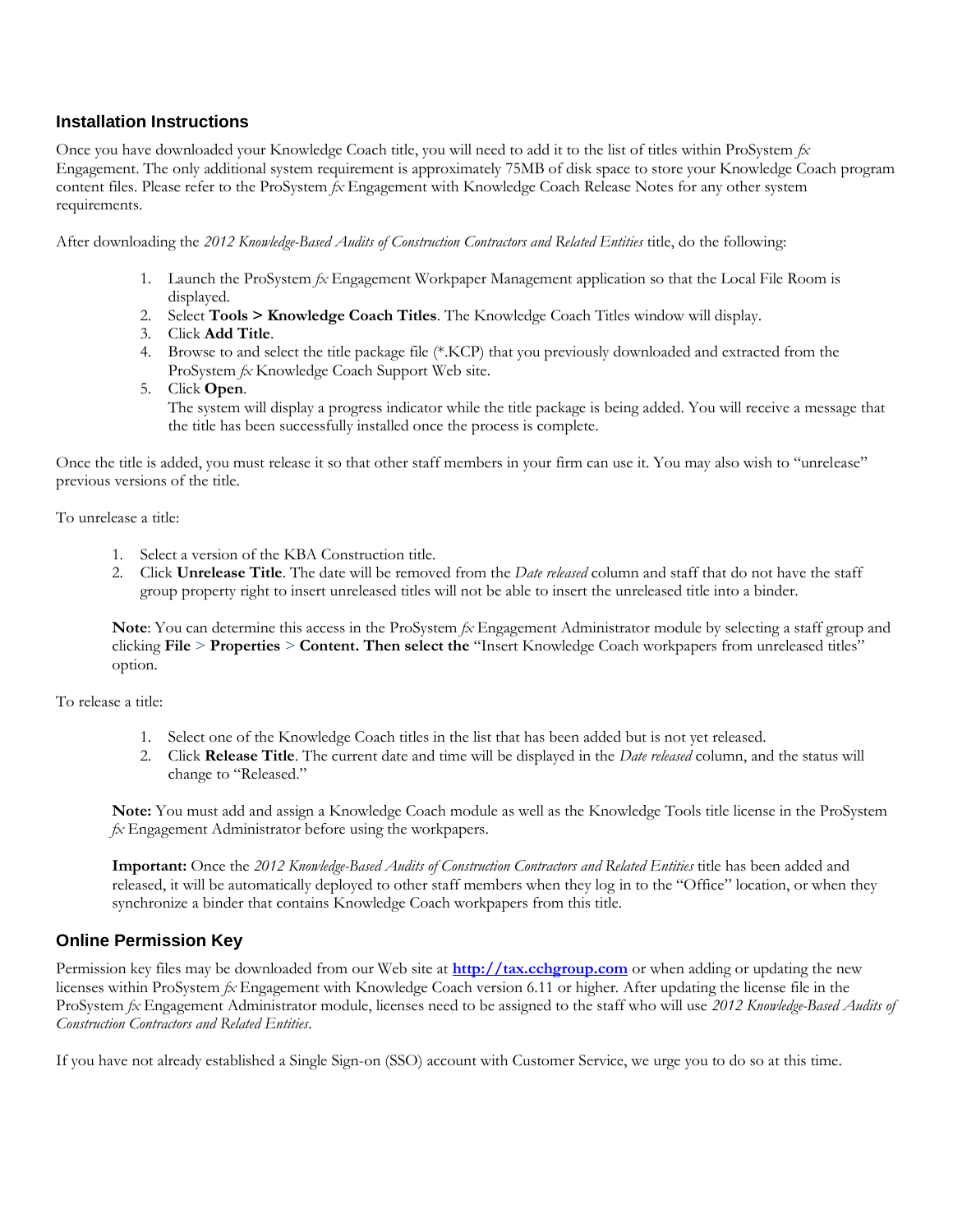Permission keys are no longer generally distributed via floppy diskette. You can choose to continue receiving the diskette by going to **<http://tax.cchgroup.com/pfxsupport>**, clicking the Firm Administration link, and making the appropriate selection (SSO access is required), or by contacting Customer Service at 1-800-PFX-9998 (1-800-739-9998), option 4.

#### **Accounting Research Manager (ARM)**

CCH's ARM is the most comprehensive, up-to-date, and objective online database of financial reporting literature. It includes all authoritative and proposed accounting, auditing, and SEC literature, plus independent, expert-written interpretive guidance.

Our Weekly Summary email newsletter highlights the key developments of the week, giving you assurance that you have the most current information. It provides links to new FASB, AICPA, SEC, EITF, and IASB authoritative and proposal-stage literature, plus guidance from financial reporting experts.

Our team of content experts updates the system on a daily basis, so you can stay as current as possible. Additionally, our experts attend critical standard-setting meetings and summarize the results for you, which means you'll learn of newly released literature and deliberations of current financial reporting projects as soon as they occur. Plus, you'll benefit from their easy-to-understand technical translations. Our expert's interpretations clearly lay out what the rules mean from your perspective.

Also available is the *Knowledge-Based Audits of Construction Contractors and Related Entities* Guide, a guide that helps you comply with the most recent professional standards and guidance when conducting audits of construction contractors and related entities. This guide also helps you integrate the use of practice aids, tools, and other resources with its guidance. This publication supplements and complements the Knowledge-Based documents that are available in Knowledge Coach.

With ARM, you maximize the efficiency of your research time, while enhancing your results. Learn more about our content, experts, and how you can request your free trial by visiting **[http://www.accountingresearchmanager.com](http://www.accountingresearchmanager.com/)**. You can also access the ARM Web site by selecting the icon in ProSystem  $\beta x$  Engagement from the Guidance tab on the Shortcuts bar in the Binder window.

#### **Links to ARM**

As indicated above, subscribers to an ARM library that includes source content can link directly to source material from references within Knowledge Coach workpapers. These links have been updated to reference the new Codification released by the FASB and available on ARM. The Codification on ARM is fully integrated with U.S. and international accounting standards, other nonauthoritative materials, and industry leading interpretive guidance.

#### **Using Your Knowledge Coach Content**

To use your Knowledge Coach Workpaper templates, open a binder in ProSystem *fx* Engagement, select the workpaper tab where you would like to insert the workpaper, and select **New Knowledge Coach Workpaper** from the toolbar or File menu. The New Knowledge Coach Workpaper dialog displays (*Figure 1*).

Select the new Knowledge Coach title with the content you would like to use. You can only select titles you have installed. The information displayed changes to reflect the workpaper organization available for the selected title. Select the Knowledge Coach Workpaper template to insert into your binder and click **OK**. The Selected Workpaper Properties dialog displays. Each workpaper name is automatically loaded into the Name field. Add a workpaper index in the Index field and make any Name modifications you desire. You can also modify the tab location or the roll forward settings for each workpaper. Then click **OK**. The integrated Knowledge Coach workpaper is now inserted into your Engagement binder. For more information on how to use Knowledge Coach



**Figure 1 – New Knowledge Coach Workpaper**